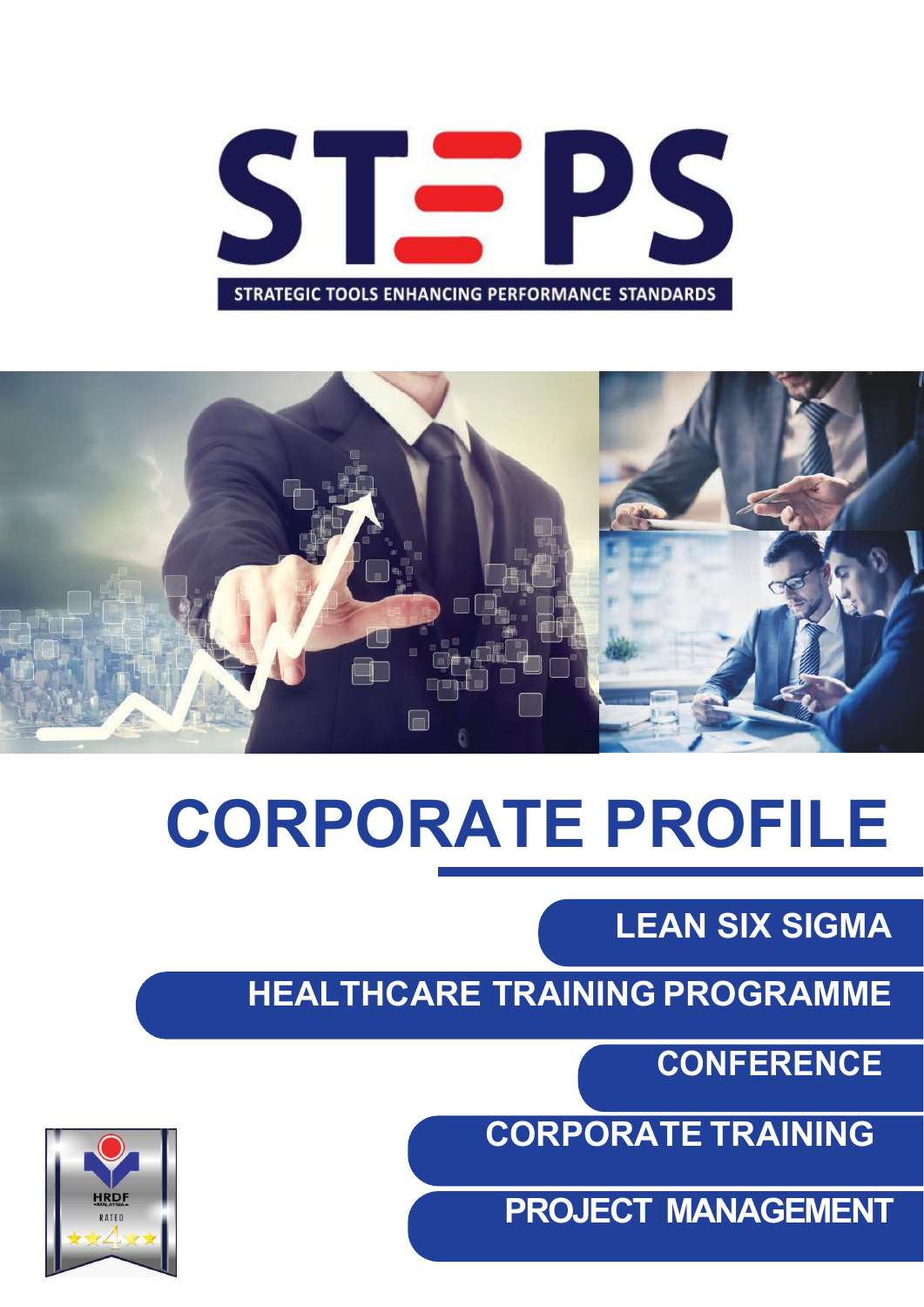# **CORPORATE PROFILE**

An accredited Corporate Training Provider by Human Resource Development Fund (HRDF), specializing in Public Training program, In House Training Programs, Certification Programs, Conference and Lean Six Sigma.

We specialize in Training and Human Capital Development, for both management and technical skills. In addition to the extensive industrial experience in human resources management, we have a pool of experts in our faculty specializing in specific areas that serve organizations ofnumerous industries.

We have worked with many leading organizations helping them to focus on the personal growth of their key personnel in the areas of organization commitment, leadership, teamwork, and effectiveness.

Our**LearningSolutions** and **Managed Services**make arealdifference topeople'slives and the world we live in, and are an essential part STEPS offers highly **customized training program and consulting services** to business, government, and other organizations through our highly capable Consulting Team. STEPS' **training programs** provide an interesting learning environment.

We believe in a comprehensive approach — becoming a part of our client's business and knowing asmuch about their operations and challenges aspossible.Wewant tosupport you in meeting your needs and most importantly achieving your goals in improving bottom line results and to sustain the competitive advantage.

Wealsoensure thatour**trainingprogram**attendeesfullyunderstand theimportance of **interpersonal** skills in order for them to fully capitalize on what they've learned. Besides **classroom training,** we also emphasize on the importance of **practical training** by providing our support in the areas of applying, sustaining and further developing the knowledge that we have extended into their daily lives.

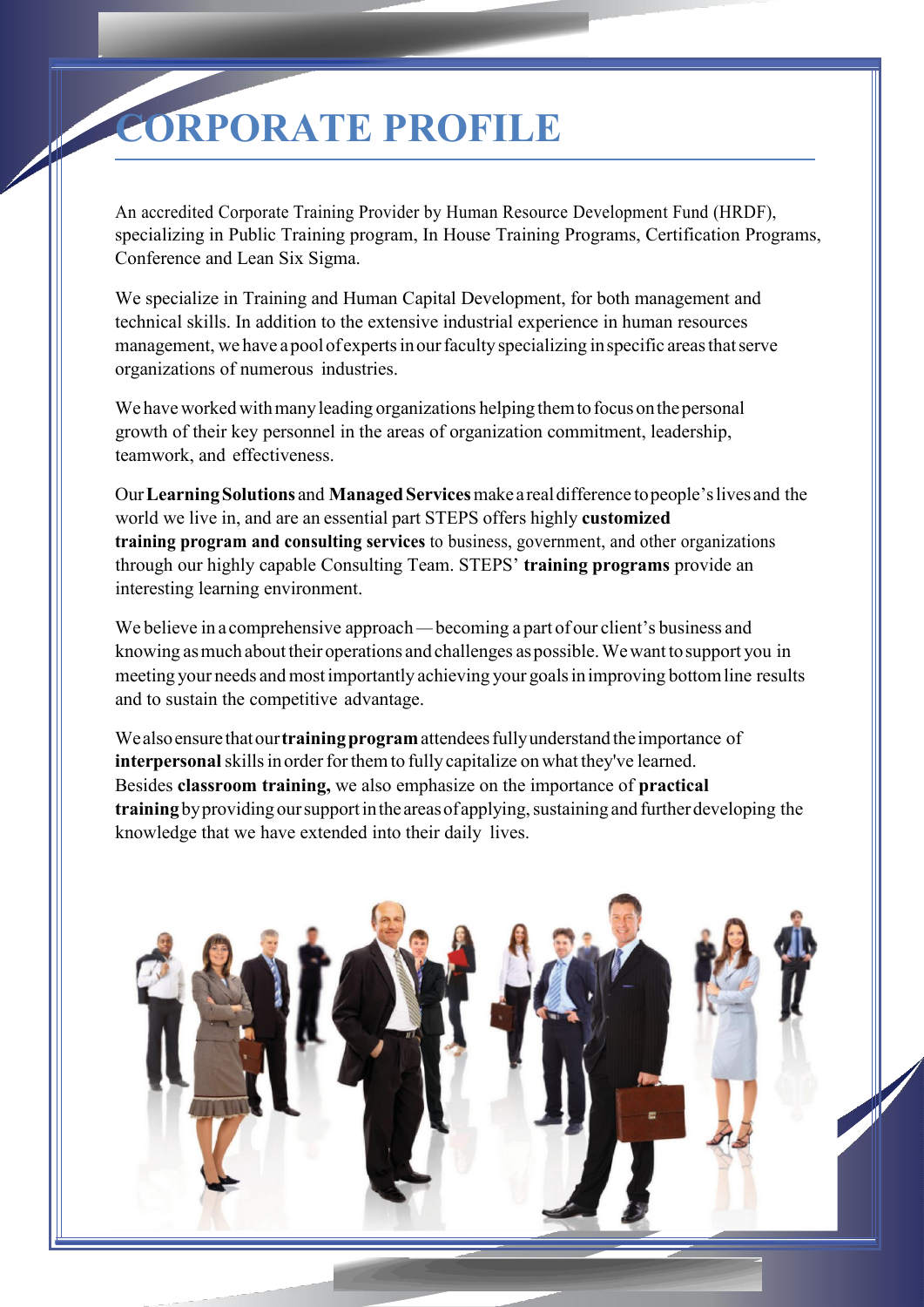#### **Vision**

Reinventing Learning & Growth

#### **Mission**

Coaching using STEPS tools to transform work place learning

#### **STEPS : Strategic Tools Enhancing Performances Standards**

- S Strategic using specific SMART tools
- T Translate this SMART Tools using analytical score card.
- 
- E Establish measurable base line metrics .<br>P Performances effective implementation and rewards .
- S Strive towards perfection Process of continues improvements.

# **Objective**

Establish Collaborative Partnership with Clients for life

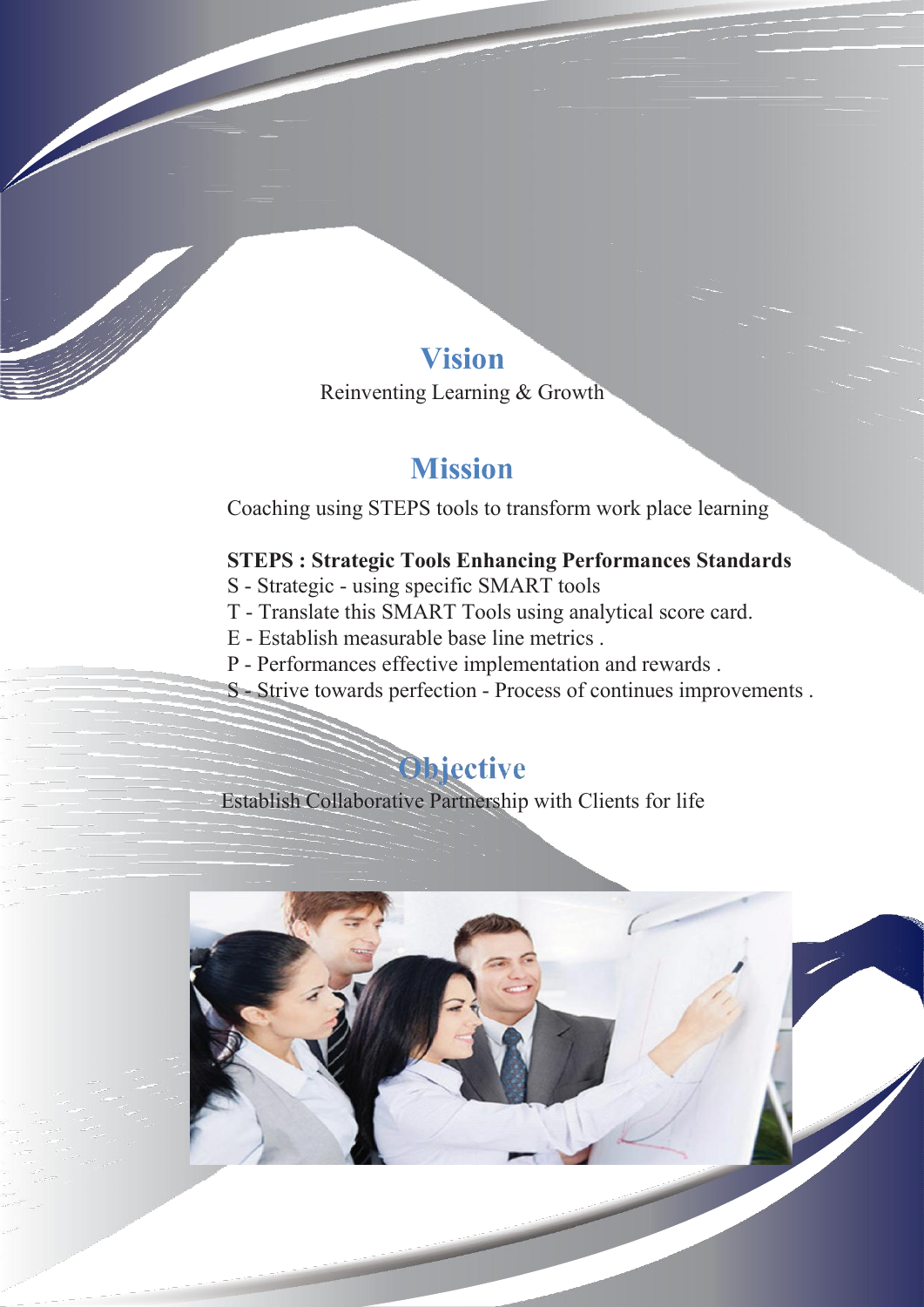#### **Our Learning** Solutions

You can choose from either a range of our signature training programs or employ us to custom make a training program for you as per the skill, will and knowledge levels of your employees. We have a scientific and client friendly process to identify unique training requirements of each company and suggest appropriate solutions.

# **Our Training** Specializations

- 1. Lean Six Sigma
- 2. Project Management Professional
- 3. Lean Practitioner Programme
- 4. Quality Management
- 5. Leadership Intelligence
- 6. Improvement through 5S
- 7. Health Care Industry
- 8. Public Relation and Business Etiquette
- 9. Business Communication

### Corporate **Training** Division

Clients can choose from either a range of our signature training programs or employ us to custom make a training program for them as per the skill and knowledge levels of their employees. We have a scientific and client friendly process to identify unique training requirements of each company and suggest appropriate solutions based on Clients Training Need Analysis raw data. We focus on the below items:-

- 1. In-house & public soft skills training
- 2. Lean Six Sigma
- 3. Project Management Professional
- 4. Conference